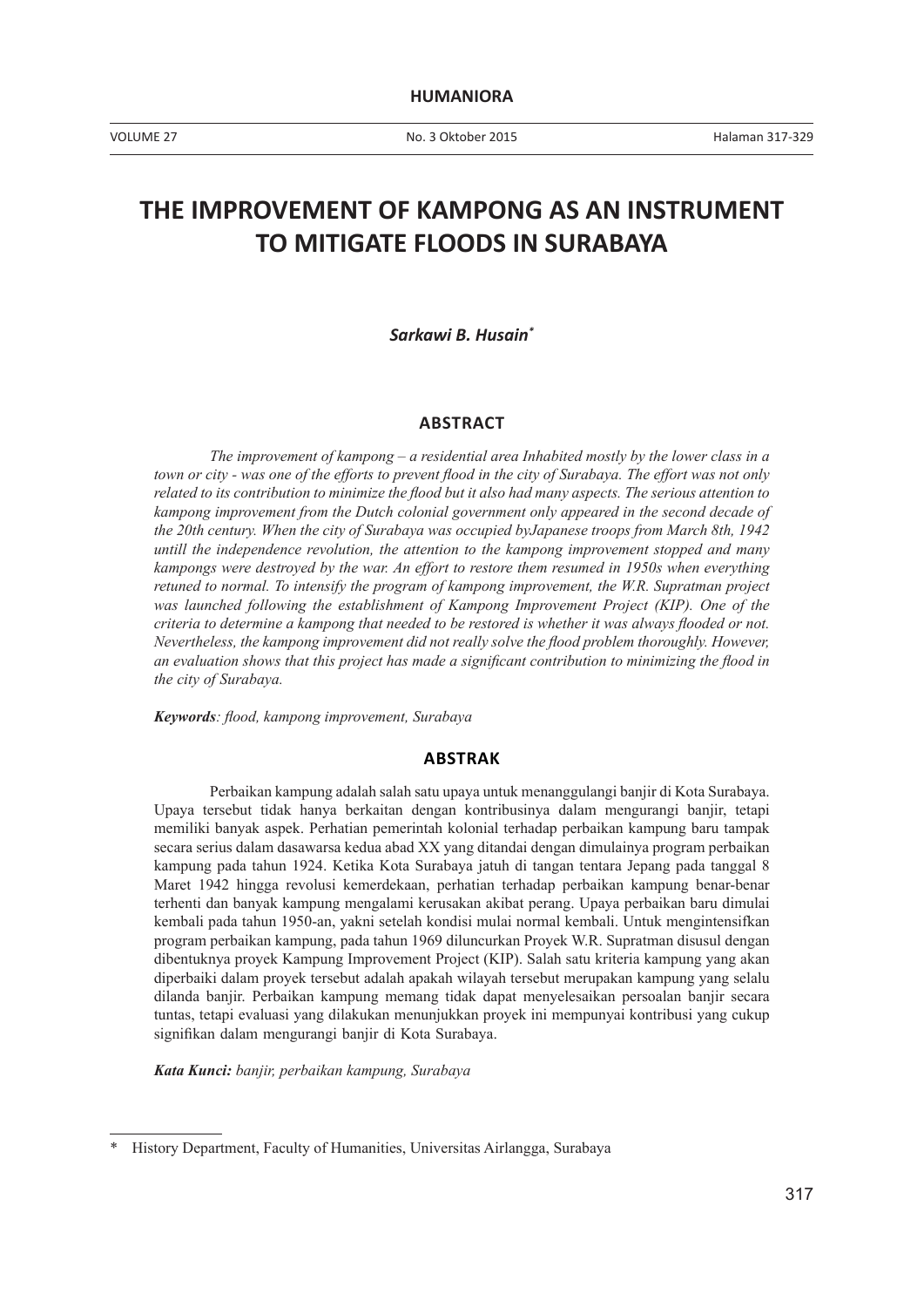# **INTRODUCTION**

Long before the Dutch colonial administration had control over this region, Surabaya had grown and becomeone of the important cities in Nusantara (*the Indonesian archipelago*). It was developed when H.W. Daendels became the Governor General of the Netherlands East Indies (January  $5<sup>th</sup>$ , 1808 – May 15<sup>th</sup>, 1811). During the period of this 36th Governor General, Surabaya was maked to be a small European city. It had been developed into a trade and port city. Various kinds of city infrastructures were built, such as Post Highway (*Grote Postweg*) connecting Java Island's northern coast cities, extending from Anyer to Panarukan (Handinoto, 1996:36-37; Husain, 2010:16).

Nevertheless,Surabaya, one of the big cities in Nusantara, that is dividedby theMas River, surrounded by other smaller rivers is always flooded. The flood is not a new phenomenon. In his two books published in 1931 and 1936, G.H. von Faber revealed that every year Surabaya facedflood whenever theBrantas River and its streams overflowed. Therefore, an advisory commission was established in 1811. This commission suggested threesolutionsto mitigate the flood in the city of Surabaya, i.e. (1) widening of Porong River to channel the water of Brantas River in order thatit does not flow into the rivers in Surabaya, (2) making canals, gutters, and drainage; and (3) directing the waterfrom the city rivers to the floodgate of Wonokromo through Wonokromo canal.The canal that is often called the Jagir River was built in 1856 and completed in 1898(Faber, 1936:169).

Meanwhile, there are several causes leading of floods taking place during the post-colonial era. They are, among others things, high rainfall commonly in of January and February, the silting up of drainage and *boezem* Morokembangan that were built by the Dutch administration, the sedimentation of the Mas River, the so-many illegal shelters along the river banks, the blockage of drainage due to the garbage accumulation, and the breakage of a number of pumps (Dick, 2002: 226-227). Nevertheless, based on the earlier sources obtained, the floods that took place in the 20th century weremuch worse than those in the previous period.

Since the colonial era, efforts to solve the flood have been made. They are, among others thungs, normalizing rivers, building drainage, improving the existing drainage, providing water pumps, improving kampongs, etc. Kampong improvement as one of the efforts to solve the flood in the city of Surabaya is an interesting point to notice because it is not only related to how significant it is to solve the problem but the project also has something to do with many aspects. During the colonial era, for instance, kampong improvement, more popularly called *kampung verbetering*, facedthe problems of not only the limited fund but also the land status of the respective kampongs. Therefore, in addition to being aimed atdiscoveringthe contribution of kampong improvement from one period to another tothe flood mitigation in the city of Surabaya, this article is also aimed atdiscovering several aspects related to problems that have existed since he colonial era up to the present. This article is divided into five parts, i.e. (1) kampongs improvement during the colonial era; (2) kampongs during the Japanese occupation and independence revolution; (3) kampongs improvement between 1950 and 1965; (4) kampong improvement after 1965untill the establishment of W.R Suprtaman Project and KIP-Urban; and (5) kampong improvement and flood.

# **LIMITED IMPROVEMENT: KAMPONG IMPROVEMENT DURING THE COLONIAL ERA**

Between the end of 19<sup>th</sup>century and20<sup>th</sup>century, a number of kampongs inhabited by the native people of the city were susceptible to flood.<sup>1</sup> The attention that the colonial administration paid to the condition of kampongs in Indonesia, including the ones in Surabaya, first appeared in the second decade of  $20^{\text{th}}$ century. According to Amir Karamoy, it was not clear why the colonial administration suddenly paid attention to the lives of kampong people. However, it was assumed that it was related to the development of political ethics in The Netherlands. Another assumption was that the healthy kampong was very important for the colonial society,was of primary importance for the colonial administration itself (Karamoy, 1984:25).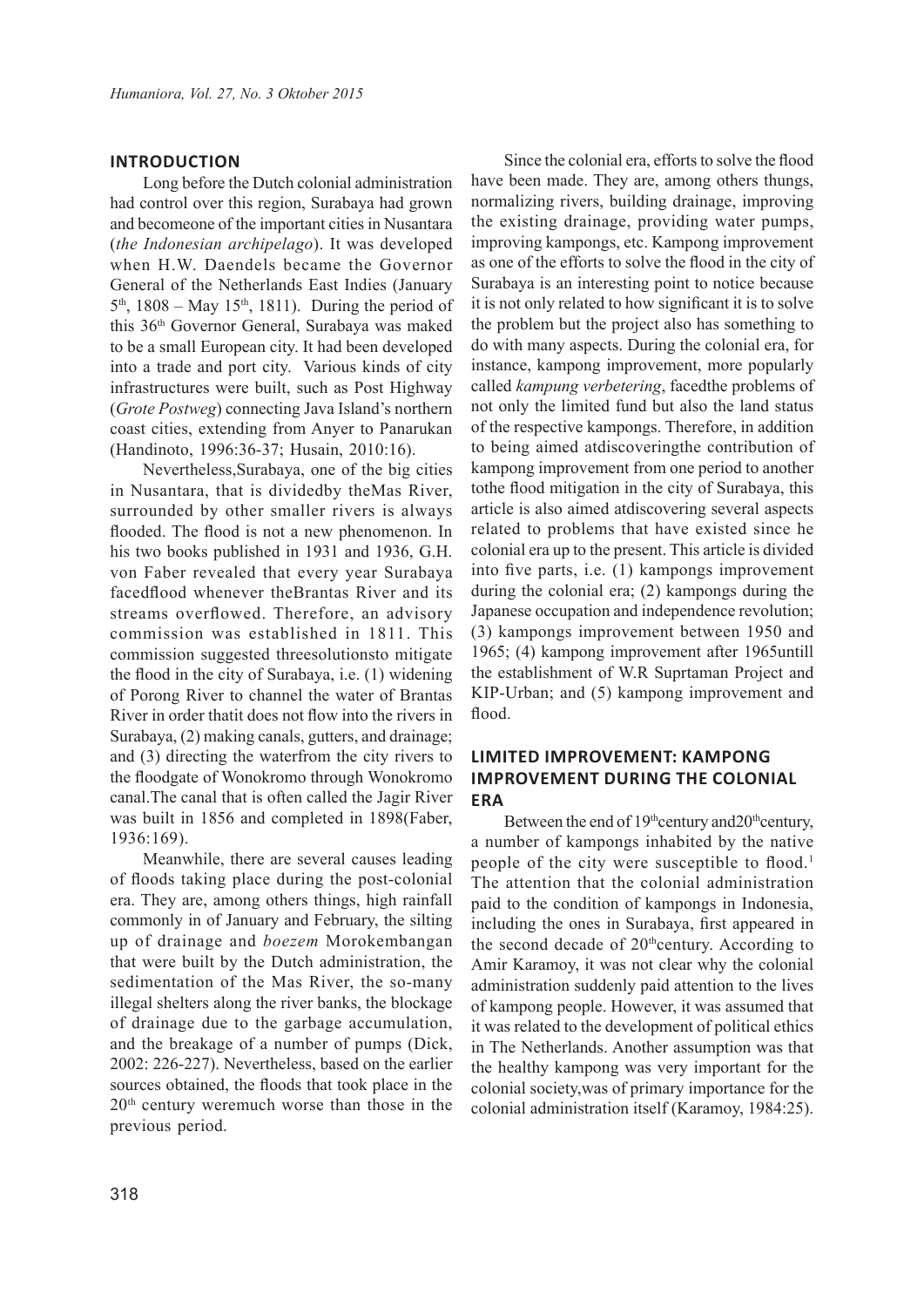Such an assumptions, particularly the latter, is understandable because in the second decade of20thcentury there were so many epidemic diseases overwhelming the city, especially malaria and bubonic plague. Forexample, in March 1915, the *gemeente* of Surabaya ordered to unload a kampong in Kali Mas SS (Staatsspoor) that infectedplague epidemic. As a substitute, a new kampong was established in the area. According to the city administration, the unloadof the kampongwas the only way to wipe the plague out of the area (*Pewarta Soerabaia*, 26-3-1915). In January the following year, eleven people or so, including one European, were foundinfectedby the plague disease. Five of them finally died (*Pewarta Soerabaia*, 7; 15 and 24-1-1916).

To prevent several diseases from becoming epidemics and to maintain the health of people, it was in 1916 that *Plaatselijk en Gezonheidsidents*-P.G.D. (Local Health Agency), a part of the Provincial Health Agency of East Java, was established (Tantri, 2010:52; Faber, 1936:289). Following theeradicationof diseases in 1920, the kampong improvement in the city of Surabaya was programmed in 1924 by allocating f600,000 for repairing drainage and water channels. In the following year (1925), a more systematic kampong improvement began to be implemented by building new drainage, bathrooms, water pump stations, and public washing spots and toilets. To finance all these repairs and constructions, the city administration allocated f100,000 annually (Faber, 1936:156; Silas, 1982:9).

A more perfect kampong improvement was also implemented by the city administration after the issuance of guidelines made by the Technical Division and People Health Agency (*Technische Afdeeling van de Dienst der Volksgezondheid*) in 1927. The guidelines stated that a half of the improvement cost would be provided by the agency. The improvement made during this period comprised of two things. The first was the drainage improvement. The improvement was made up of the installation or construction of new drainage connected with the existing drainage in the city. The improvement did not only deal with the kampong drainage but also with bathrooms, washing spots, and toilets. The second was the road improvement. The improvement

was in the form of dividing the road for vehicles and pavement (Faber, 1936:156). The kampong improvement was only limited to the kampongs belonging to the "government", but did not cover the kampongs situated on private land although the kampongs were located on the *gemeente* area. The improvement of kampongs situated on private land was the responsibility of the land owner. However, the government encouraged the land owner to make any improvement.

In addition tothe cost, another constraint *gemeente* faced in improving kampongs was that there were so many autonomouskampongs under the authority of the city administration. In other words, there was dualism in managing the region.<sup>2</sup> According to von Faber, the idea to abolish autonomy kampongs had been long in the mind of *gemeente*. Still, because of being absorbed in improving the kampongs under their authority, *gemeente* could not manage to realize the abolishment (Faber, 1936:162). To the city administration, the unification in management would make it easier to handle the dirty and unhealthy environment. However, this effort was challenged by the people, including those belonging to *volksraad.* In view of the native people, such unification was just an effort of *gemeente* to showhow they work forthe native people. In addition, they were suspicious about this effort as a means of increasing the city income by charging various taxes (Basundoro, 2013:258; *Swara Oemoem*, 15: 25-10-1930; *Swara Oemoem*, 15-11-1930). A number of challenges from the people ended with the issuance the government decision No. 21, dated October 21, 1930 and it was effective as of January 1, 1931. With this decision, all kampongs were managed by *gemeente* Surabaya. The decision also ended the dualism in managing kampongs that had been in existence in the city of Surabaya (Silas, 1982:10; Faber,  $1936:162$ )<sup>3</sup>

Meanwhile, 590 hectares of government kampongs and 100 hectares of private ones had been improvedutill 1931. The kampong drainage and sanitation improvement was made to be taken into the main priority. In 1932, the work began by improving the area located between two riverbanks

, i.e. the one located on Citadel *Straat* and Handel *Straat*. It covered an area of 69 hectares, in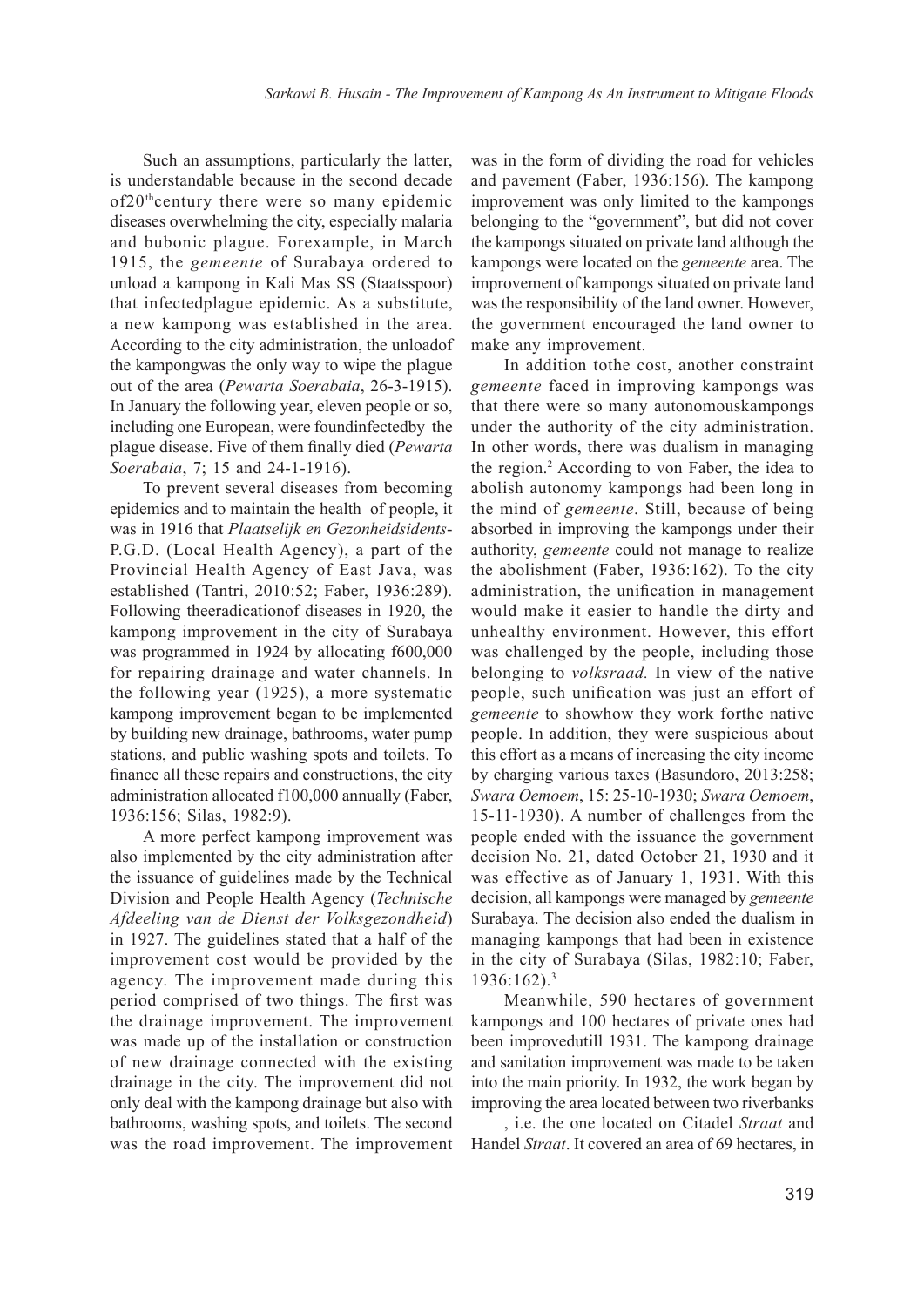which two large kampongs were located, i.e.Ampel and Nyamplungan. It cost around f283,940 to improve the area (Faber, 1936:161).

# **KAMPONG AND ITS IMPROVEMENT DURING POST COLONIAL ERA UNTILL 1965**

During the Japanese occupation, the kampung improvements carried out by the Dutch colonial government actually stopped. On the contrary, efforts to face the coming war were intensively made. What they did was not related to activities to improve city facilities. They focused on strengthening defense by digging land for protecting themselves from bomb attack (*Soeara Oemoem*, 22-1-11941; 24-8-1941).<sup>4</sup> Pada saat pendudukan Jepang, perbaikan kampung yang dilakukan oleh pemerintah kolonial Belanda benar-benar berhenti.

From Japanese occupation until the independence revolution (Frederick, 1986:115), all efforts to improve kampongs stopped completely. In addition On the contrary, a lot of kampongs were damaged by because of the war. One of the kampongs that was were badly damaged by because of the war was Wonokromo. Before the Netherlands began the war against Japan, Wonokromo had been prepared to be a very sturdy as adefense area. According to an analysis, the southern part of the village would become the entrance for the Japanese troops into the city of Surabaya. Therefore, a hundred of people's houses located in Wonokromo, stretching from the west of the bridge to Karangredjo and extending for about 1,500 meters in length, were scorched earth. The people of the respective area were removed to safer places. After the war was over, they moved back to the area of Wonokromo but they could not find their houses since they had been leveled to the ground. Therefore, they built shacks along both sides of Brantas River on the west of the bridge to shelter. Consequently, the kampong of Wonokromo turned into a dirty area. Before the war, it was not so damaged (*Harian Umum*, 4-8-1950).

In addition to the aftermath of war, the destruction of kampong was also caused by the fast population growth. In 1950, the population of Surabaya was 714,898 people. By the end of 1950s, the population of Surabaya had almost reached up to nearly 1 million people. According to Silas, the people of low economic level contributed mostly to the population growth. One of the consequences was that the kampongs kept growing. They were getting wider and wider because of the emergence of "illegal kampongs" and the population density as well. However, such a condition was not accompanied with the ability of the city government to serve the growing number of people because of the limited budget (Silas,  $1982:13$ ).<sup>5</sup>

In the condition of limited budget, the government, under the coordination of City Public Work Agency, was making a kampong improvement little by little in the context of emergency measures. The improvement was not only made by the government but also by the people in a more limited scale. In 1950, for example, the city government was planning to improve a number of kampongs, such as Gubeng, Klingsingan, Ketandan, Kebangsren, Keputran, and Pacarkembang. All those kampongs cover an area of 17.50 hectares. The budget allocated to improve them was Rp 600,000,-. In addition to improving kampongs, the government also allocated some fund to buy the land for the construction of drainage in Greges, PlosoBogen, Oro-oro, Gersikan, karanggayam, and Pacarkembang. All the land needed for the construction of drainage was about 100 hectares (*Suara Rakjat*, 28-4-1951). However, because of the limited budget, several new kampongs were just improved in the following year.<sup>6</sup>

Meanwhile, in the 1952 Kampung Improvement Plan proposed by the City Public Work Agency, in that time headed by Ir. Tan GioknTjiauw, the kampongs that were in need of improvement covered an area of 1,000 hectares or so. The number of them was 76 kampongs. Of all those kampongs, 27 of them, an area of about 408.77 hectares, were found standing on the land belonging to the private. It cost between Rp 40,000,00 and Rp 50,000,00 to improve one hectare of the area. The cost did not include the one for making the main drainage and supporting drainages. It was estimated that the budget allocated for the kampong improvement was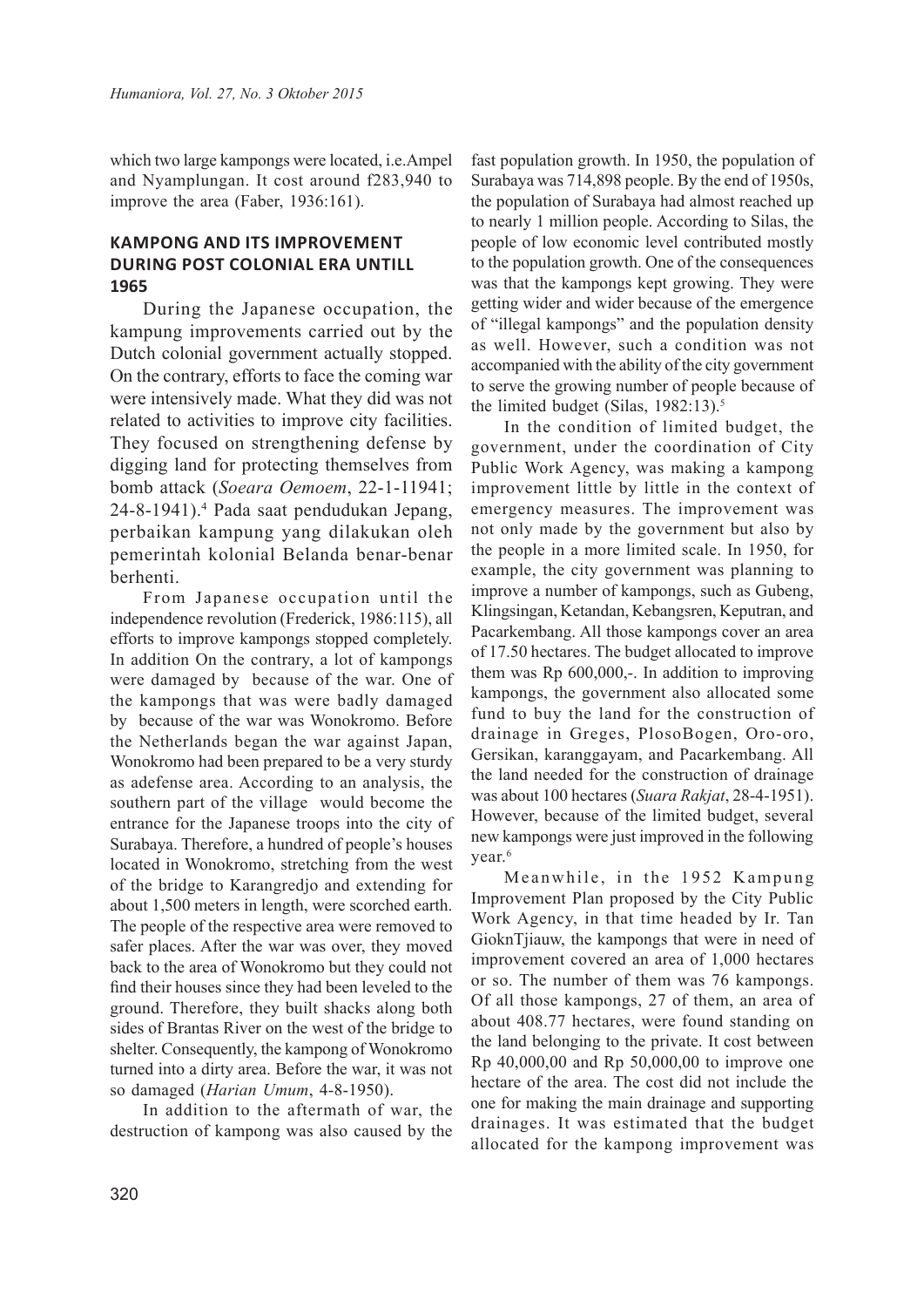Rp 2,000,000,00 annually. Therefore, it was not impossible to complete the kampong improvement project in 20 years.<sup>7</sup>

Another constraint that made the kampong improvement hard to realize was related to the land purchase. The land would be used for making drainage and roads. A lot of large areas were not equipped with the main drainage for water sewage. In addition, it was really difficult to improve the land without its "*verhang*" and the one located on lower parts. To realize it well, "*bemaling*" equipped with electric water pumps was needed (*Obor Surabaya*, 12-9-1952).

It seemed that such constraints did not make the people of the area withdraw their obsession to have their kampong improved. It was proven with the so many proposals submitted by the people living in the kampongs both on the land belonging to the government and private. The people whose kampong was written on the list of the 1952 Urgent Kampong Improvement could not wait to have their kampong improved. On the other hand, those whose kampong was not included on the list kept on submitting proposals to the government to have their kampong improved soon.

In addition to the problem of limited budget, the kampong improvement also faced another problem related to the status of the land. According to the government, it was the land owners who were responsible for the improvement of the kampong situated on private land. Meanwhile, they did not have enough money for the kampong improvement because they could not make any money from their land. It was the case after, especially, AMACAB (*Allied Military Administration Civil Affairs Branch*) did not allow the private land owners to ask the people living on houses built on their land to pay for the rent.<sup>8</sup>

What happened to the kampong of Plemahan was a case example. It was situated on the private land belonging to N.V. Bouw-en Handel Maatschappij, The GiokNio, Kembang Djepoen 74. The case first emerged when the people of Plemahansubmitted a proposal for their kampong improvement to the City Government through the City Public Work Agency. In response to this proposal, the mayor of the city of Surabaya in that time, Doel Arnowo, ordered the head of City Public Work Agency and the section

head of Pamong Pradja along with RT (*Rukun Tetangga*/Neighborhood Association) to make an investigation whether the land owners charged for the rent or not so that they were not able to make any improvement for their kampong.<sup>9</sup>

In response to the request of the mayor, the head of the City Development Agency, an agency in charge of private land in the city of Surabaya, proposed three points: (1) to keep the people living in the area healthy, it was necessary to do the area cleaning and the maintenance of the existing drainage; (2) based on the Regulations of Building Structures, article 3, N.V. Bouwen Handel Maatschappij, The GiokNio, the owners of the land, were ordered to do the area cleaning and the maintenance of the drainage located on the respective kampong; and (3) the Municipality would be responsible for the cost of the works. Nevertheless, they were charged for the compensation that had to be paid every month.<sup>10</sup>

Based on the suggestions of the City Development Agency, on December  $6<sup>th</sup>$ , 1950, the City Mayor eventually sent a letter to N.V. Bouwen Handel Maatschappij, The GiokNio, the owners of the private land, stating that they had to do the area cleaning and the maintenance of the drainage located on the respective kampong. However, they had an objection to do the instruction of the mayor because all private land owners did not get any income from their land. They were prohibited by AMACAB to charge for the rent from the people living in houses on their land. Therefore, the land owners requested thatthe area cleaning and the maintenance of the drainage on the private land should be implemented and financed by the city government or the people living in houses in that kampong.<sup>11</sup>

The case of the kampung of Plemahan situated on private land also happened in other kampongs. Based on the letter of the head of the City Public Work Agency and it was sent to the chairman of DPD of Surabaya Metropolitan dated January 30<sup>th</sup>, 1952, there were 27 kampongs, an area of about 408.77 hectares, being situated on private land. The list of kampongs situated on private land is shown on Table 1 as follows.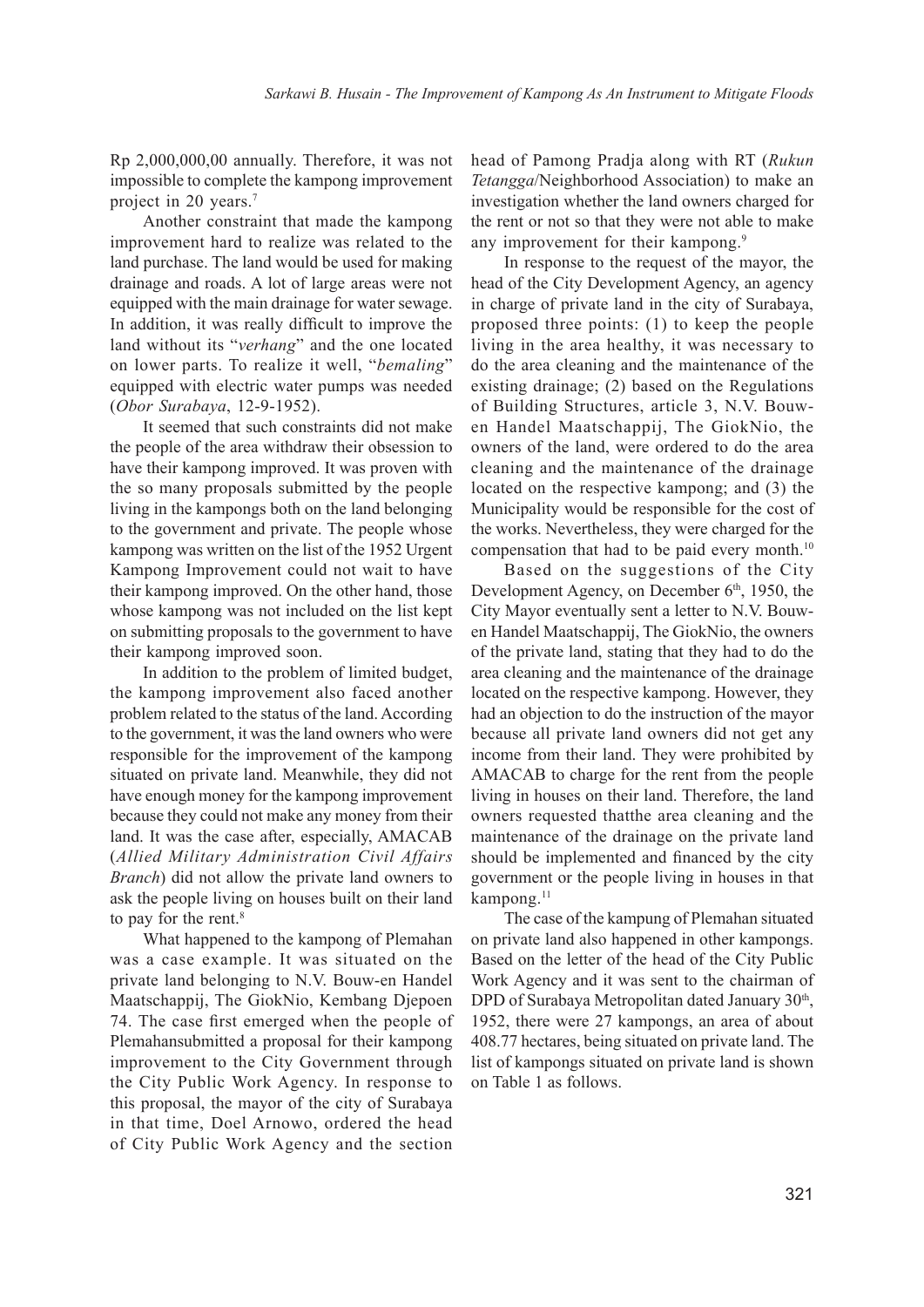| <b>In Need of Improvement</b> |                                                                                           |               |                                                     |  |  |
|-------------------------------|-------------------------------------------------------------------------------------------|---------------|-----------------------------------------------------|--|--|
| No.                           | <b>Name of Kampong</b>                                                                    | Width<br>(ha) | <b>Estimated Cost of</b><br><b>Improvement</b> (Rp) |  |  |
| 1.                            | Muteran                                                                                   | 1.601         | 64,000                                              |  |  |
| $\overline{2}$ .              | Gedong-Banger                                                                             | 1.70          | 68,000                                              |  |  |
| 3.                            | Kalibutuh                                                                                 | 3.90          | 156,000                                             |  |  |
| 4.                            | Plemahan DS                                                                               | 42.27         | 1,891,000                                           |  |  |
| 5.                            | Bagong                                                                                    | 2.42          | 97,000                                              |  |  |
| 6.                            | Dinojo                                                                                    | 3.80          | 772,000                                             |  |  |
| 7.                            | Blauran (Gg. I-II)                                                                        | 0.84          | 34,000                                              |  |  |
| 8.                            | Srengganan (Gg. I, II, III,-Kidul)                                                        | 1.04          | 42,000                                              |  |  |
| 9.                            | Kepatihan (Gg. IV, V, VI, VII, VIII, X, - Pasar<br>Besar Wetan Gg. II and T. Bejan Gg. IV | 0.60          | 24,000                                              |  |  |
| 10.                           | Gembongsarswie                                                                            | 0.50          | 20,000                                              |  |  |
| 11.                           | Krembangan-Tengah                                                                         | 0.70          | 28,000                                              |  |  |
| 12.                           | Kalongan-Sajang                                                                           | 0.40          | 16,000                                              |  |  |
| 13.                           | <b>Bibis Pasarean</b>                                                                     | 040           | 16,000                                              |  |  |
| 14.                           | Kalisari Gg. III                                                                          | $^*)$         | 26,000                                              |  |  |
| 15.                           | Kalianjar Buntu I, II                                                                     | $*$           | 43,000                                              |  |  |
| 16.                           | Kalongan-Kidul                                                                            | 0.94          | 38,000                                              |  |  |
| 17.                           | Krembangan-Kidul                                                                          | 0.40          | 16,000                                              |  |  |
| 18.                           | Kp. Dukuh Gg. Buntu                                                                       | $^*)$         | 2,000                                               |  |  |
| 19.                           | Djuwingan Manjar                                                                          | 35.56         | 1,426,000                                           |  |  |
| 20.                           | Kulon Menur, Kalibokor                                                                    | 4.80          | 192,000                                             |  |  |
| 21.                           | Dietis, Karangpo, Korowelang, Pulo                                                        | 68.35         | 2,734,000                                           |  |  |
| 22.                           | Wonokromo DS. Kedunganjar, Kedungkromo                                                    | 15            | 600,000                                             |  |  |
| 23.                           | Patemon, Banju-urip DS.                                                                   | 162.56        | 6,502,400                                           |  |  |
| 24.                           | Pandjaan DS.                                                                              | 17.70         | 708,000                                             |  |  |
| 25.                           | Blauran Kidul                                                                             | 3             | 120,000                                             |  |  |
| 26.                           | Kembangkuning                                                                             | 2.20          | 88,000                                              |  |  |
| 27.                           | Gungunsari, Pulosari, Karangan, Wonokitri,<br>and Pakis                                   | 33            | 1,320,000                                           |  |  |

**Table 1 Kampongs Situated on Private Land and** 

Note: \*) Road improvement only

Source: *"Urgent Plan for Kampong Improvement" in the Archive of Surabaya Metropolitan (1950-1957), Volume 1, No.322.*

**Table 2 Kampong Improvement Project in Progress and Completed in 1952**

| No. | <b>Name of Kampong</b>                                                                                          | Land<br>Width (ha) | <b>Estimated Cost (Rp)</b> | <b>Note</b> |
|-----|-----------------------------------------------------------------------------------------------------------------|--------------------|----------------------------|-------------|
| 1.  | Ketandan/Kebangsren                                                                                             | 8.35               | 330,400 or 37,333/ha       | Completed   |
| 2.  | Ploso Bogen/Gersikan/<br>Kapskrampung and its<br>surrroundings (urgent<br>improvement without<br>drainage)      | $+/-88.75$         | 269,000 or 3,331,27/ha     | Completed   |
| 3.  | Kapasan/Tuwowo/<br>Rangkah/ and<br>Karangasem (urgent<br>improvement without<br>drainage)                       | $+/-70.50$         | 249,000 or 3,531,92/ha     | Completed   |
| 4.  | Kedungturi/<br>Kedungrukem/<br>Embong Malang and<br>its suroundings (urgent<br>improvement without<br>drainage) | $+/-$ 50.57        | 407,000 or 8,048,25/ha     | Completed   |
| 5.  | Kembang Jepun                                                                                                   | 2.7                | 108,000 or 40,000/ha       | in progress |

| No | <b>Name of Kampong</b> | Land<br>Width (ha) | <b>Estimated Cost (Rp)</b> | <b>Note</b> |
|----|------------------------|--------------------|----------------------------|-------------|
| 6. | Karangtembok           | $+/- 6.59$         | 284,000 or 40,000/ha       | in progress |
| 7. | Sidodadi               | 1.6                | 64,000 or 40,000/ha        | in progress |
| 8. | Dinojo                 | 193                | 772,000 or 40,000/ha       | in progress |
|    |                        |                    |                            |             |

Source : *Archive of KBS (1950-1957), Volume 1, No. 322; Obor Surabaya, 5-8-1952*

As it has been stated above, the number of kampongs, situated on both the government and private land,that needed to be improved was of imbalance with the financial support from the government. Therefore, the city government ordered the City Public Work Agency to make urgent plans on kampong improvement in 1952. They would submit the proposal to DPRDS for approval. After undergoing intensive talks between the City Government and DPRDS, through its decision dated August 27<sup>th</sup>, 1952, DPRDS made an agreement to improve eight kampongs in 1952.<sup>12</sup> Those eight kampongs that were in need of improvement were included on Table 2.

The kampongs that were declared to have been completely improved are listed from numbers one to four on Table two. Nevertheless, several newspapers reported that the improvement of the kampongs Ketandan and Kebangsren, located between Tunjungan Street/Tanjunganom and Embong Malang, was just started in the second week of June 1953. Meanwhile, the improvement of the kampongs listed from numbers two to four reached up to between 30% and 95% till June 1953 (*Pewarta Soerabaia*, 18-6-1953; *Suara Masjarakat*, 19-6-1953; *Java Post*, 19- 6-1953). This fact shows that the coordination among institutions of the City Administration of Surabaya was weak, particularly the one involving the City Public Work Agency, DPDS (Dewan Pemerintah Daerah Sementara/Provisional Regional Administration Board), DPRDS (Dewan Perwakilan Rakjat Daerah Sementara/Provisional Regional House of Representatives) of the city of Surabaya.

Under certain circumstances, the kampong improvement could not solve the problem thoroughly, especially if the source of the problem dealt with drainage, like the one happening in Greges River. Such a condition was revealed in the letter forwarded to DPDS KBS from the head of the City Public Work Agency. It revealed that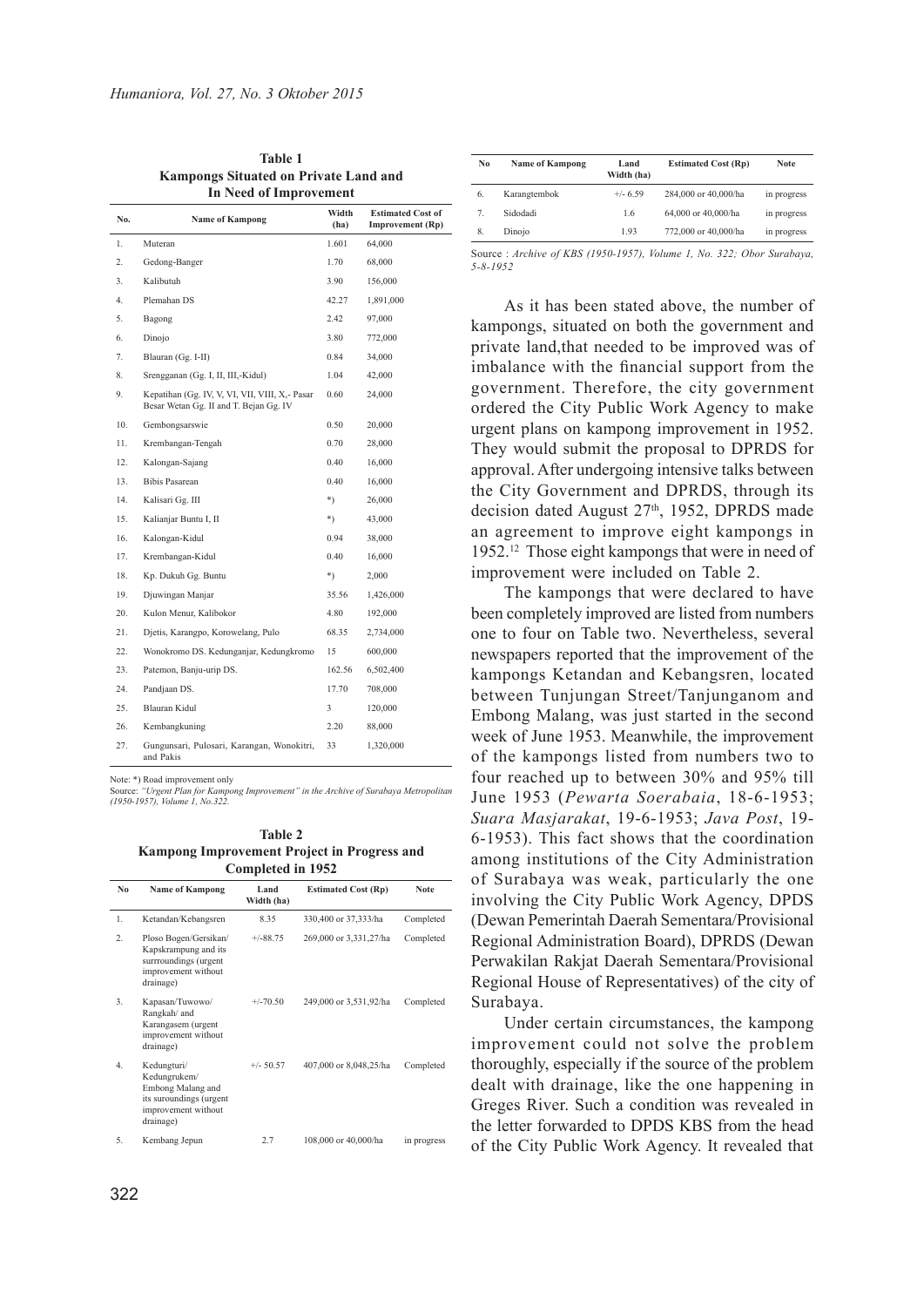the condition of the kampong KedondongKidul was dependent on the uncompleted normalization project of Greges River. Therefore, the kampong improvement was considered ineffective despite the improvement of the kampong drainage but without the incomplete project of the normalization of Greges River. Considering that the project was not completed in a short time, the City Public Work Agency suggested that it was necessary to make an emergency improvement at the kampong Kedondong Kidul to prevent worse situations from happening. The motion was agreed by the city government of Surabaya by allocating the fund of Rp 36,000,00.<sup>13</sup>

Unlike the kampong Kedondong Kidul whose improvement received immediate attention, it took longer time, between one and two years, to improve several other kampongs. It was due to not only the limited budget but also the weak coordination among the city government institutions. The weak coordination was shown with the case of drainage improvement and road construction at the kampongs Wonorejo I and Wonorejo III. On the case of kampong improvement of Wonorejo III, for example, the city government had to send a letter of warning five times to the Head of City Public Work Agency. In another word, it took about eight months for the city government to get the kampong improvement plan confirmed (September 21, 1953 – May 25, 1954). It was interesting to note that the reply the Head of the City Public Work Agency sent eight months later did not show any regret. In his reply, the Head of the City Public Work Agency revealed that the kampong improvement of Wonorejo could not be implemented because of other projects that needed more attention, such as the market development project of WonokromoBaru and kampong improvement projects in line with the urgency 1952 that was approved by DPRDS. In addition to the reason mentioned above, the City Public Work Agency was also puzzled because there was a pressure to improve kampong Patemon of which the condition was much worse than that of Wonorejo. However, Patemon belonged to private kampong.<sup>14</sup>

Meanwhile, the people of several kampongs did the community self-help to prevent their kampongs from being in poorer condition even

though they had submitted proposals several times for the improvement of their kampongs but there was no response to their proposals. This is like what the people from the kampong of Kedunganjar did. Between 1950 and 1957, they were submitting their proposals several times to the municipality to receive some attention for their kampong improvement. However, no response was accepted till 1957. Therefore, with the help of several benefactors, they did the community self-help by undergoing the road improvement. They spent Rp 5,500,00 on it (*Harian Umum*, 25-6-1957).

On the other hand, according to Silas, the condition of kampongs by the change of the decades from 1950s to 1960s kept decreasing and was getting worse and worse. He saw that such a condition was aggravated by the political situation of the time that was signed with the friction of power balance. There was a tendency that the city government let people from villages come into the city without any obstruction. There was a strong assumption that they were purposefully invited to come for political interest. They were expected to vote for a certain political party (Silas, 1982:14).<sup>15</sup> Silas also added that until mid.1960sthe condition of the settlement of people with low income was getting worse. Indeed, it was made so intentionally. It was clearly seen, he said, from the emergence of illegal settlement along both large and small drainage, parks, fields, and uncontrolled buildings. Such a condition reached the peak when there was a riot breaking, popularly called G 30 S/PKI. The poor condition began to withdraw in early 1966 (Silas, 1982:14).

# **KAMPONG IMPROVEMENT OF THE POST 1965: FROM THE DEMOLITION OF ILLEGAL BUILDINGS AND SETTLEMENT, W.R. SUPRATMAN PROJECT TO KIP-URBAN**

After all efforts to improve kampongs were experiencing stagnation by the decade change from 1950s to 1960s till the affair of G 30 S/PKI, the city life was gradually recovered. For three years since then, all recovery activities were focused on the demolition and condemnation of illegal buildings and shelters. Those living in the shelter located on open spaces that were supposed to be for public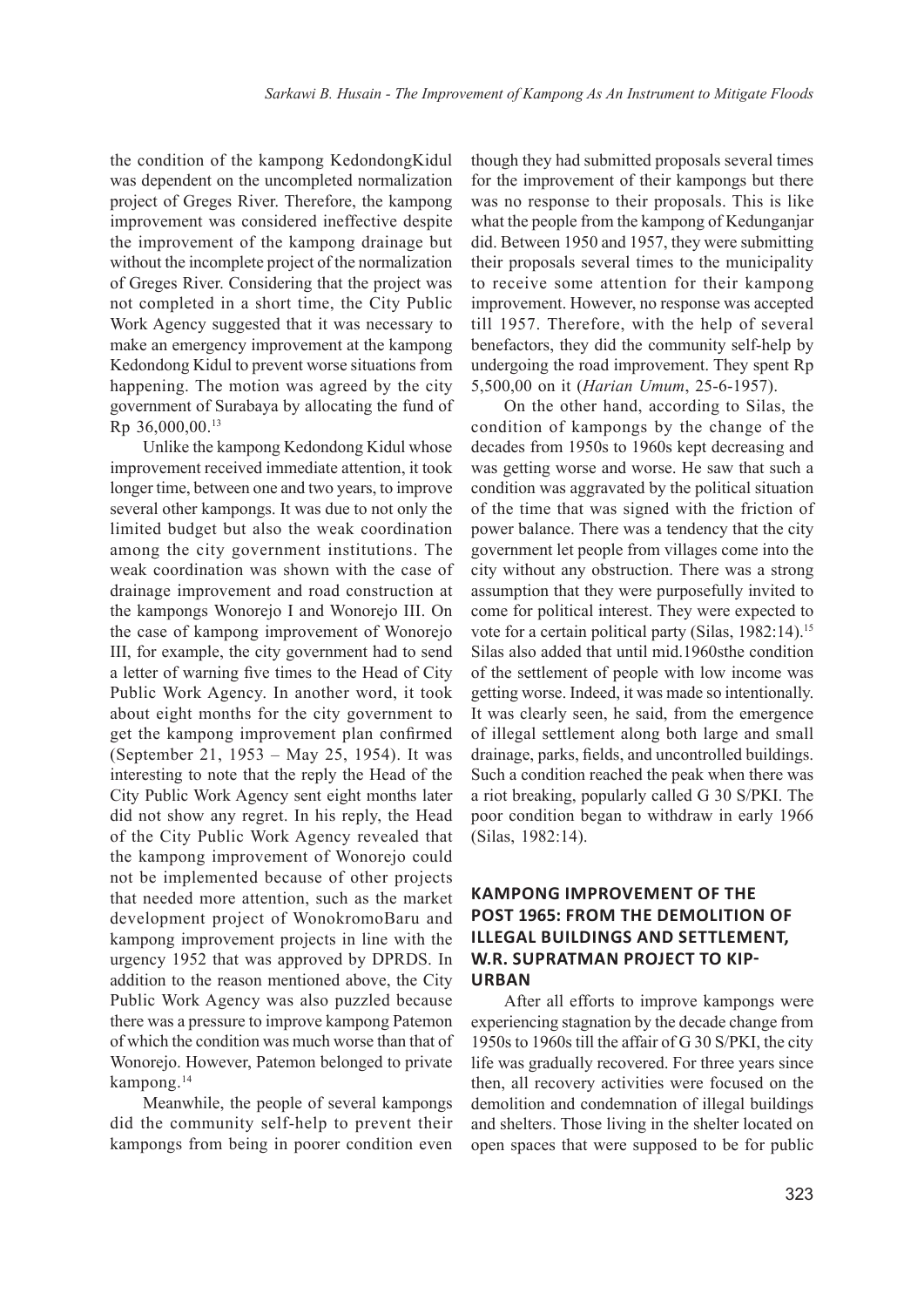facilities, paths for fire emergency (*brandgang*), river banks, and drainage were forced to demolish their own buildings. Otherwise, they would be demolished by civil service.

After the instruction of the Mayor, Lieutenant Colonel Sukotjo, was released, all houses, buildings, and shops built on both sides of Peneleh River were demolished by civil service that were guarded by the state apparatus (*Suluh Indonesia*, 5-2-1966). The demolition had to be implemented because those buildings were illegally erected or had no permit from the city administration. In addition to having no permit, many buildings were found to have their foundation planted into the land of river bank and that it blocked the water flow in the river (*Suluh Indonesia*, 4-5-1966). Nevertheless, according to Silas, because of so many illegal shelters and buildings that were found in every corner of the city and they had been in existence since 1950s, many of them were not demolished. They were even made legal by improving them and implementing the process of obtaining the legal document for the land (Silas, 1982:14).

Kampong improvement was the one that was felt by most people. For the kampongs whose majority people had enough income, the kampong improvement project was implemented by applying self-supporting basis. In other words, all cost was the responsibility of local people. Meanwhile, for the kampongs whose majority people earned a little, a program called W.R. Supratman Project was launched in 1969 (*Liberty*, 1978:21, 1984:26).<sup>16</sup>

To improve the program quality, the *Kampung Improvement Project* (KIP) Urban II was established in 1976/1977. Unlike the W.R. Supratman Project that relied on the participation of people and the city governmentfor its fund, KIP Urban II used the fund from APBN (Anggaran Pendapatan dan Belanja Negara/National Budget),

APBD I (AnggaranPendapatandanBelanja Daerah I/Provincial Budget), APBD II(AnggaranPendapatandanBelanja Daerah II/ City Budget), and soft loan with low interest from the World Bank. With the presence of the KIP Urban II, it did not mean that the W.R. Supratman Project was terminated. It remained to be going on, particularly in the kampongs whose people could afford to finance up to 50 percent. Meanwhile, KIP Urban II took the priority over the people with low income and the ones who could not afford to provide fund up to half of the fund required (*Kompas*, 26-5-1992).

In the first year (1976-1977) of the KIP Urban II Program, the improvement was implemented in four kampongs, namely TembokDukuh, Kalibutuh, GubengKlingsingan-Gubeng Masjid, and Karangrejo with the total fund of Rp 500,000,000. KIP Urban II ended in 1979 and continued with KIP Urban III between 1979 and 1983. No KIP Urban IV was implemented, but then continued with KIP Urban V between 1987 and 1990. When KIP Urban V was completed, any activities related to kampong improvement also ended. However, according to SP Sardjono, the Head of Bappem (BadanPelaksana Pembangunan / Development Implementing Board), the program of kamong improvement would be continued with the program of *Surabaya Urban Development Project* (SUDP) (Herlianto, 1988:4).<sup>17</sup>

 In 1996, the City Government of Surabaya again received some aid from the World Bank amounting to seven billion rupiah for the improvement of 17 kampongs. This aid was distributed through the sampling project of *Kampong Improvement Project* (KIP) *Comprehensive*. With this project, it was expected that by 2002 the environmental improvement for about 70 kampongs in Surabaya would have been completely implemented (*Kompas*, 24-7-1996).<sup>18</sup>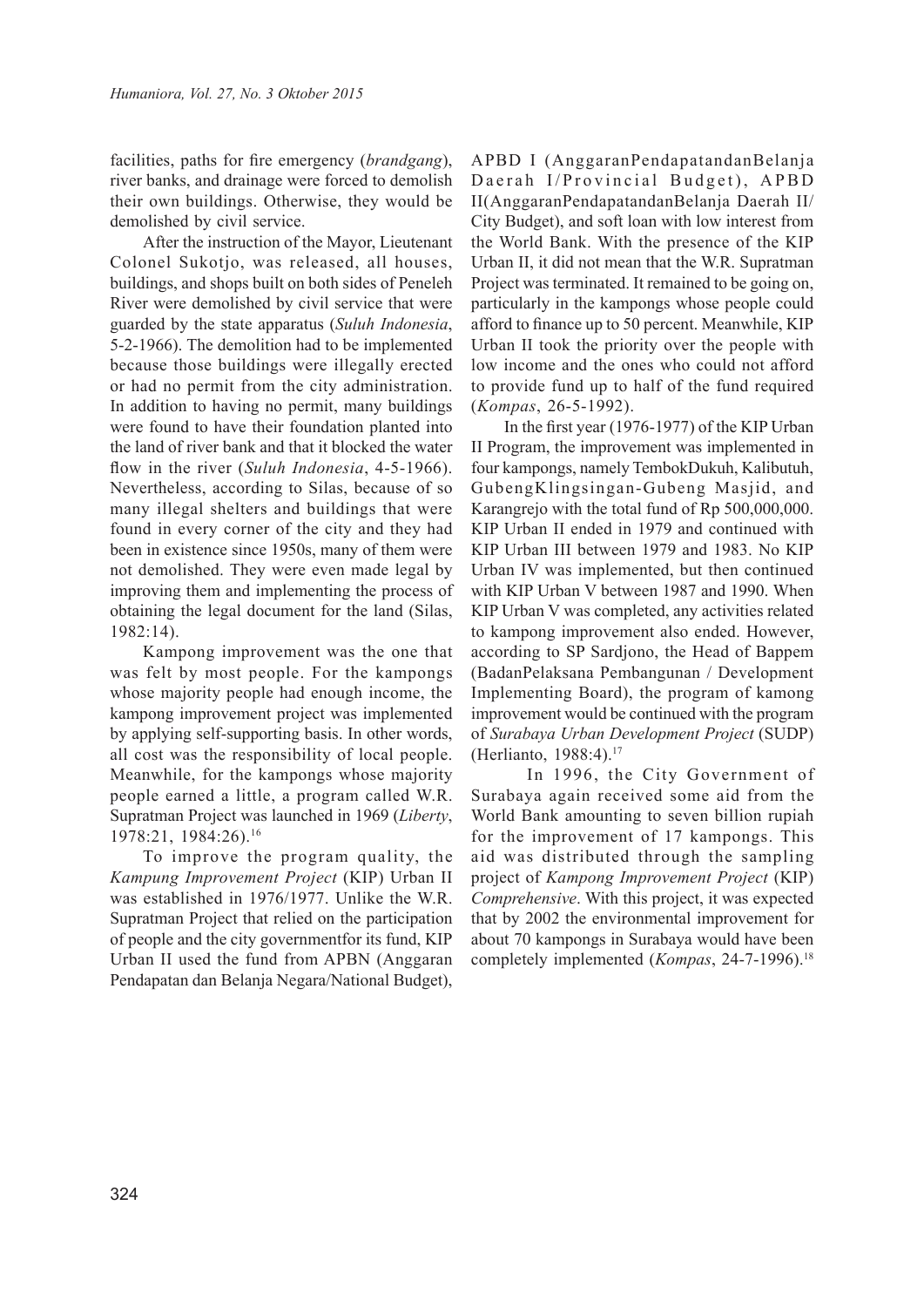| таріе э.<br>Realization of W.R. Supratman Project between 1969/1974 and 1982/1983 |                        |                               |                              |                                  |     |                          |             |            |
|-----------------------------------------------------------------------------------|------------------------|-------------------------------|------------------------------|----------------------------------|-----|--------------------------|-------------|------------|
| <b>Budgeting</b>                                                                  | Number of<br>Locations | <b>Asphalted</b><br>Roads (m) | Drainage                     | <b>Bridge</b><br>$(\text{Unit})$ | Dam | People                   | Financing   |            |
| Year                                                                              |                        |                               |                              |                                  |     |                          | <b>APBD</b> | K.M.S      |
| 1969/1974                                                                         | 220                    | 187,741                       | 137.081                      | 41.9                             | 49  | ۰                        |             | 97,580,341 |
| 1974/1975                                                                         | 55                     | 8,567                         | $\overline{a}$               | 1,061                            | L,  | $\overline{a}$           | 12,720,00   | 20,879,00  |
| 1975/1976                                                                         | 68                     | 14,170                        | $\overline{\phantom{a}}$     | $\overline{a}$                   |     | $\overline{\phantom{0}}$ | 47,380,00   | 60,162,00  |
| 1976/1977                                                                         | 48                     | 14,425                        | 1,027                        | $\overline{a}$                   | 55  | 54                       | 47,583,00   | 79,643,00  |
| 1977/1978                                                                         | 68                     | 15,490                        | $\overline{a}$               | 460                              |     | $\overline{\phantom{0}}$ | 54,841,00   | 79,390,00  |
| 1979/1980                                                                         | 96                     | 21,000                        | ÷                            | 1,784                            |     | $\overline{\phantom{0}}$ | 147,942,00  | 74,974,00  |
| 1980/1981                                                                         | 156                    | 39,510                        | $\overline{a}$               | 3,915                            | ٠   | $\overline{\phantom{0}}$ | 290,650,00  | 266,520,00 |
| 1981/1982                                                                         | 92                     | 25,853                        | $\overline{a}$               | 4,036                            | ٠   | $\overline{\phantom{0}}$ | 326,224,00  | 333,000,00 |
| 1982/1983                                                                         | 47                     | 21,177                        | $\qquad \qquad \blacksquare$ | 4,390                            |     | -                        | 221,473,00  | 300,000,00 |

**Table 3.** 

*Source: Putroadi, 1974:14 & 29; Sunarti, 1987:47*

## **KAMPONG IMPROVEMENT AND FLOOD**

Considering that the people indeed felt the benefits of the kampong improvement program, many kampongs were waiting in line for it.<sup>19</sup> Therefore, to decide which kampongs were in need of it was carried out tightly. In short, the selection process included: (1) the review of the existing land use and "*outline plan Surabaya 1969*"; (2) the observation of formation of housing arrangement and development program; (3) the classification of housing areas to "kampongs" and "non-kampongs".(Kampong here is defined as a city settlement area with low physical standard and low social-economic condition of the people as well); (4) in each kampong, a survey on physical condition, people's attitude toward improvement, age of kampong, and procurement of legal land; (5) and the extension of *score*for especially the evaluation of physical condition. The rank of kampong was then chosen and based on three levels, i.e.: pioneer I with the scores of 40-60; pioneer II with the scores of 20-40; pioneer III with the score of lower than 20.<sup>20</sup>

The score determination on a kampong was based on 14 criteria with the evaluation scale for each criterion, this is 1-3. Of those 14 criteria, flood is one of the four criteria with the highest weighing score, this is 3. In addition, according to ChusenChasbullah, Head of BAPPEM KIP (BadanPelaksana Pembangunan Program PerbaikanKampung/Board for the Development Organizer of Kampong Improvement Program) of the time, the kampongs that were prioritized to be improved were old kampongs situated on

the region of 11 old sub-districts. Of all those kampongs situated on 11 sub-districts, the highest priority was given to the ones flooded every year, having less supply for drinking water, having high population density, having people with low income, and having inadequate buildings and public facilities (Chasbullah, 1982:163).

One of the kampongs with frequent flood problem was Kedungdoro. Before being improved through the program of UNEP (*United Nations Environmental Program*), Kedungdoro had also been improved through another version program, this is W.R. Supratman Project. Even though it had been improved, Kedungdoro was still flooded. A survey before the UNEP program was launched shows that 69 kampongs, 34% of the area, were still often flooded (Salam, 1982:128; *Kompas*, 6-8- 1976). Because of that condition and its position in the central part of Surabaya, Kedungdoro unsurprisingly received the improvement program again.

As it has been stated before, one of the important criteria for a kampong to receive the improvement program was flood. However, the fund allocated for solving the flood was small. It ranked the fourth after roads for cars, paths, and drinking water. Big fund allocated mainly for the city flood solution was available on the KIP Urban III. Meanwhile, the fund allocated for the kampong flood solution was still small (Silas, 1982:294). However, even though the fund was small, the kampong improvement project was able to minimize the people's suffering from flood that always happened in the kampong.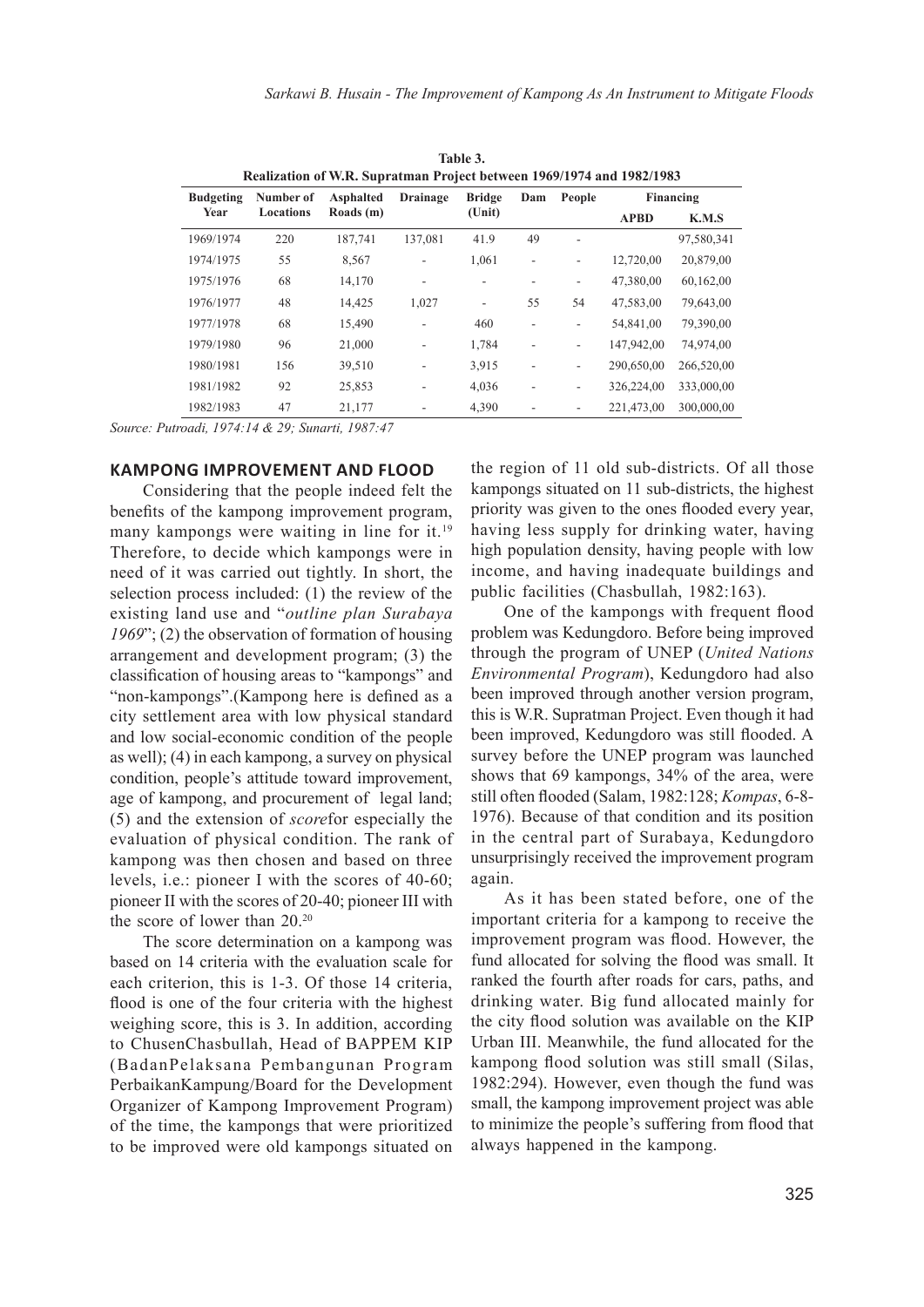According to the evaluation made by Johan Silas, after the launching of the program KIP, 58.5% of the kampongs were declared to have been relatively freed from flood. The survey was even made during the rainy season with high rainfall (March). 48.8% of kampongs that was badly flooded decreased to 12.2% after the program KIP was implemented. The number of RWs free from flood increased from 12.2% to 46.3% after the program KIP was implemented (Silas, 1982:295). Johan Silas even added that before the program KIP was implemented, most kampongs in Surabaya were filled up with semi-permanent houses and soil roads without fixed and unclear design. During the rainy season, those roads were merged with gutter (Silas, 1982:295).

For the achievement made by the city of Surabaya in the kampong improvement program, several international appreciations were awarded. They were, among others, Aga Khan Award for Architecture (AKAA), given in 1986 for the kampong of Kebalen, International Council for Local Environment Initiative (ICLEI), given in 1991 as one of the world's 11 cities considered having been successful in developing local initiatives (Budihardjo, 1987:55; Kompas, 12-10-1982). In addition to receiving several appreciations, Surabaya, through the KIP Model, was also taken as an example that was applied by Thailand and a number of African countries (*Jawa Pos*, 3-1-1986). 24

#### **CONCLUSION**

Flood is a problem that a lot of Indonesian kampongs face. Flood along with kampong dirtiness becomes the cause of epidemic for various diseases such as malaria and plague. In the early times of colonial administration in Surabaya, no serious handling was taken into consideration to the condition that frequently happened. This was due to the limited fund, so many kampongs that needed to be improved, and other various problems. Serious attention began to be paid in the second decade of XX century. In that time, the colonial administration began to provide fund through some program.

During the occupation of Japanese troops, all activities for improving kampong were on a real stop. On the contrary, any effort to face the coming war was intensively undertaken. When the city of Surabaya was really under the control of Japanese troops till the era of independence revolution, any attention paid to improving kampongs was on a real stop. On the contrary, quite a few kampongs were suffered from destruction because of the war. An effort to improve kampong began to be seriously done again in 1950s. But then, it stopped again by the time of decade change from 1950s to 1960s. After the political riot was over, especially the post-G 30 S/PKI, the city life was gradually recovered. For three years after the riot, all activities were focused on the demolition and condemnation of illegal buildings. Anyone occupying field for public facilities, paths for fire facility (*brandgang*), river banks, and drainage was forced to demolish his own building. Otherwise, it was the municipality officers who would demolish the building.

To intensify the kampong improvement program, in 1969 a program called W.R. Supratman was launched and followed by another one called *Kampong Improvement Project* (KIP). This project was aimed at helping the people improve and maintain their kampong by improving the physical environment and developing proper basic facilities. One of the criteria for a kampong to be improved in the project was whether it was flooded or not. In other words, kampongs that were flooded every year were given high priority. Under certain circumstances, kampong improvement could not solve the problem thoroughly. However, the evaluation made showed that the kampong improvement project contributed significantly to minimizing the flood in the city of Surabaya.

### **REFERENCES**

#### **Archives, Newspaper, and Magazines**

- Arsip Kota Besar Surabaja (1950-1957), Jilid I, no. 322; 347
- *Harian Umum*, 25-6-1957; 4-8-1950
- *Java Post*, 27-8-1951; 19-6-1953; 3-1-1986
- *Kompas*, 6-8-1976; 28-9-1977; 29-9-1978; 12-10-1982; 27-11-1987; 16-1-1988; 21-12-1988; 14-2- 1989; 26-6-1996; 24-7-1996; 1-11-2000.
- *Kotapradja*, No. 4, Tahun VIII, 1979; No. II-12, tahun VII, 1978
- *Liberty*, No. 1065, 2-2-1974; No. 1309, 7-10-1978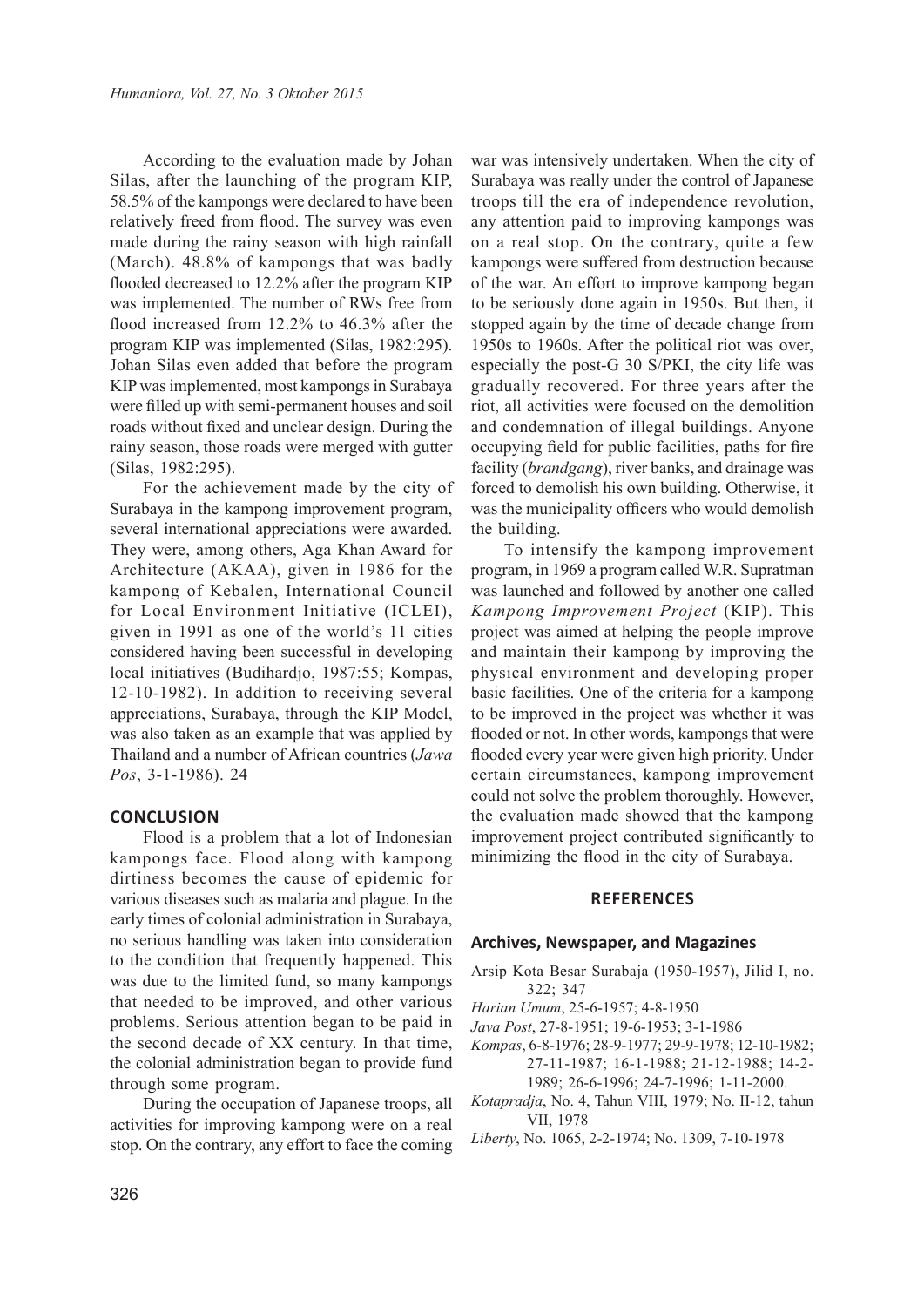*Obor Surabaja*, 5-8-1952; 12-9-1952

- *Pewarta Soerabaia*, 26-3-1915; 15-1-1916; 24-1-1916; 18-6-1953; 7-1-1916
- Putusan DPRDS, No. 88/DPRDS, tertanggal 27 Agustus 1952 tentang Rencana Urgensi Megenai Perbaikan Kampung Tahun 1952.
- *Soera Oemoem*, 22-1-1941; 24-8-941
- *Suara Masjarakat*, 19-6-1953
- *Suara Rakjat*, 28-4-1951; 25-8-1951; 25-11-1951
- *Suluh Indonesia*, 5-2-1966; 4-5-1966
- *Surabaya Post*, 24-2-1982
- *Swara Oemoem*, 15-10-1930; 25-10-1930; 15-11-1930 *Trompet Masjarakat*, 7-8-1957

#### **Books and Journals**

- Abdul Aziz, Muhammad. (1955). *Japan's Colonialism and Indonesia*. 'S-Gravenhage: Martinus Nijhoff.
- Akhyat, Arief (2006). "The Ideology of Kampung: A Preliminary Research on Coastal City Semarang", *Humaniora*, vol. 18, no. 1, hlm. 15-26.
- Basundoro, Purnawan. (2013). *Merebut Ruang Kota. Aksi Rakyat Miskin Kota Surabaya 1900- 1960an*. Jakarta: Marjin Kiri.
- Budihardjo, Eko. (1987). "The Indonesian Experience in the Kampong Improvement Programme", *The Indonesian Journal of Geography*, Vol. 17 , No. 53, June.
- Chasbullah, Chusen. (1982). "Kebijaksanaan dan Organisasi Pelaksanaan" dalam Johan Silas, (peny.). *KIP Program Perbaikan Kampung di Surabaya 1969-1982. Suatu Inventarisasi dan Evaluasi* (Surabaya: BAPPEM Program Perbaikan Pemerintah Kotamadya Daerah Tingkat II Surabaya.
- Faber, G. H. Von. (1936). *Nieuw Soerabaia, De Geschiedenis van Indiё's voornaamste koopstad in de eerste kwarteeuw sedert hare instelling 1906-1931.* Soerabaia: Gemeente Soerabaia.
- Frederick, William H. (1986). *Pandangan dan Gejolak: Masyarakat Kota dan Lahirnya Revolusi Indonesia (Surabaya 1926-1946).* Jakarta:

Gramedia.

- Herlianto. (1988). "Proyek Perbaikan Kampung, Apakah Masih Diperlukan?", *Kompas*, 16 Januari.
- Karamoy, Amir. (1984). "Program Perbaikan Kampung: Harapan dan Kenyataan", *Prisma* 6, Tahun XIII.
- Koesmen, Sjamsu & Pangestu B.W. (1957). *Buku Petundjuk Kota Besar Surabaja* Surabaja: Djawatan Penerangan Kota Besar Surabaja.
- Putroadi. (1974). "Hasil Pelita I Kotamadya Surabaya di Bidang Prasarana dan Kesra" dalam *Liberty*, no. 1065.
- Salam, Harjono Sigit Bacrun. (1982). "Pengalaman Perbaikan Kampung UNEP", Johan Silas, (peny.). *KIP Program Perbaikan Kampung di Surabaya 1969-1982. Suatu Inventarisasi dan Evaluasi* (Surabaya: BAPPEM Program Perbaikan Pemerintah Kotamadya Daerah Tingkat II Surabaya.
- *Sewindu Membangun Surabaya (1979-1987)*. (1988). Surabaya: Bagian Humas KMS.
- Silas, Johan (peny.). (1982). *KIP Program Perbaikan Kampung di Surabaya 1969-1982. Suatu Inventarisasi dan Evaluasi* (Surabaya: BAPPEM Program Perbaikan Pemerintah Kotamadya Daerah Tingkat II Surabaya.
- Soedradjad, Imam (1979). "Perbaikan Perkampungan di Surabaya", *Kotapradja*, No. 4, Tahun VIII.
- *Staatsblad* van Nederland Indie. (1931) No. 373.
- Sunarti, Endang Titi. (1982). "Perbaikan Kampung Bersama Masyarakat", Johan Silas, (peny.). *KIP Program Perbaikan Kampung di Surabaya 1969-1982. Suatu Inventarisasi dan Evaluasi* (Surabaya: BAPPEM Program Perbaikan Pemerintah Kotamadya Daerah Tingkat II Surabaya.
- *Surabaya dalam Lintasan Pembangunan* (1980). Surabaya: Sub Bagian Humas & Protokol Kotamadya Daerah Tingkat II Surabaya.
- Tantri, Erlita. (2010). "Facing Flood in Surabaya, 1906- 1942: Government's Problems, Strategies, and Motives" *Master Thesis* in History Department Leiden University.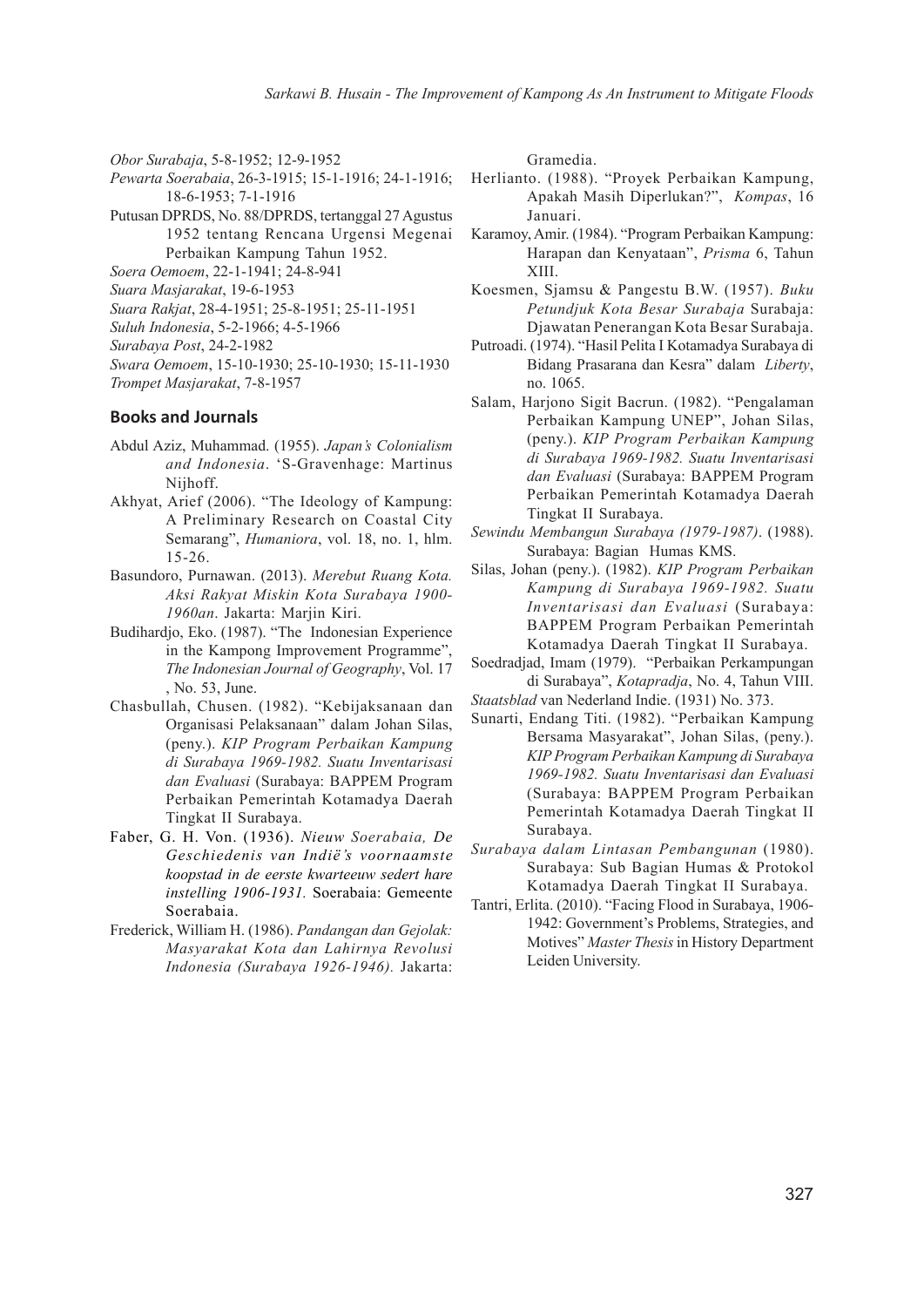## (Endnotes)

## **Notes:**

- 1. The same condition also happened to many kampongs in Semarang. According to Arief Akhyat, during the rainy season many kampongs were flooded and that the flood could lead to various diseases (see Akhyat, 2006:19)
- 2 Administratively, till the end of 1930 the area of Surabaya city was still under two authorities, i.e. *gemeente,* supervising *wijk,* and regency, supervising *inlandschgemeenten* or native people residing in kampongs and villages. In that time, there were 26 *wijks*and 29 villages, each of which was headed by a *wijkmeester* or *wijkhoofder* and a village chief. A *Wijkmeester* was responsible to the *burgemeester*. A Village chief was responsible to the regent (see Basundoro, 2013:256; Koesman and Pangestu, 1975:114).
- 3 Law of abolishing *InlandschGemeenten*Surabaya, also published in *Staatsblad van NederlandschInide*, No. 373 Year 1931.
- 4 Anything related about Japanese Occupation in Indonesia can also be obtained in Aziz (1955).
- 5 For the 1952 budget, for example, the estimated expenditure is Rp 47,427,535,00. Meanwhile, the estimated income is only Rp 21,126,950. Thus, there is a lack of fundforRp 26,300,585,00 (see *OborSurabaja*, 5-8-1952).
- 6 Keputran, Pacarkembang, and GubengKlingsingan are three kampongs in which the improvement was prepared in 1952, but realized in 1951. It spent Rp 97,300,00 to improve the kampong of GubengKlingsingan. At the same time, the improvement became an experiment project (see Java Post, 27-8-1951; SuaraRakjat, 25-8-1951; Suararakjat, 25-11-1951).
- 7 The letter of the Head of City Public Work Agency sent to the Chairman of DPD Surabaja Metropolitan, No. 0103/9, dated 30-1-1952, Archive of Surabaja Metropolitan (1950-1957), Volume I, No. 322.
- 8 The letter of N.V. Bouw-en Handel Maatschappij, The GiokNio, sent to the Mayor of Surabaya city, dated 15-12-1950. Archive of Surabaja Metropolitan (1950-1957) Volume I, No.347).
- 9 The letter of the Mayor of Surabaja sent to the Head of City Public Work Agency, No. 0103/13, dated 5-8-1950, Archive of Surabaya Metropolitan (1950- 1957), Volume I, No. 347; the letter of the Mayor of Surabaja sent to the Department Head of Civil Service, No. 0103/14, dated 5-8-1950, Archive of Surabaja Metropolitan (1957-1957, Volume I, No. 347).
- 10 The letter of Head of City Development Agency of

Surabaja, No. 0103/62, dated 6-11-1950, Archive of Suarabaja Metropolitan (1950-1957), Volume I, No. 347.

- 11 The letter of N.V. Bouw-en Handel Maatschappij, The GiokNio, reffering to the letter of the Head of City Development Agency sent to the Mayor of Surabaja, No 0103/62, dated 6-11-1950, Archive of Surabaja Metropolitan (1950-1957), Volume I, No.347. The letter of the Mayor of Surabaya, dated 15-12-1950, Archive of Suarabaya Metropolitan (1950-1957), Volume I, No.347.
- 12 "The decision of DPRDS, No. 88/DPRDS, dated 27 August 1952 on Urgency Plan of Kampong Improvement, Year 1952", in the Archive of KBS (1950-1957), Volume I, No. 22.
- 13 The letter of the Head of City Public Work Agency, sent to the Chairman of DPDS KBS, No. 0103/37, dated 28-4-1953, Archive of KBS (1950-1957) Volume I, No. 329; the letter of DPDS of KBS, sent to the Head of City Public Work Agency of Surabaja, No. 0103/46, dated 24-7-1953, Archive of KBS (1950-1957) Volume I, No. 329.
- 14 "Bundle of Kampong and Drainage Improvement in Wonorejo and Patemon" in the Archive of KBS (1950-1957), Volume I, No. 356. The weakness of the coordination between the city administration and its lower agencies is also identified in the case of the plan to improve the roads and gutter in the kampong of Tambakredjo. Since it was proposed long before, it was on August 31, 1953 that the plan was realized, found in the Archive of KBS (1950-1957), Volume I, No. 332.
- 15 I, the author, did not find strong data about the assumption of Johan Silas. Yet, in July 1957 in the city of Surabaya there was an election for the representatives of DPRD of the municipality. It was PKI that won the election with the total votes of 150,000, showing an increase of 24,000 votes compared to the ones at the constituent election. See TrompetMasjarakat, 7-8-1957.
- 16 The name is chosen as to remember the hero merit of arekSuroboyo (Surabaya's guys). He is also wellknown as the composer of the Indonesian anthem. In Surabaya, W.R. Supratman is used to name the project, XX in Jakarta it is called Muhammad HusniThamrin Project. Muhammad HusniThamrin used to be a hero from Jakarta (see *Kompas*, 28-9- 1977; 27-11-1987).
- 17 From 1976/1977 to 1985/1986, Rp 9,857,418,00 was spent for the KIP Surabaya. 60% of the fund came from the World Bank, and the rest came from APBD I & II and APBN. The fund was used to finance the improvement of 69 kampongs in Surabaya, covering the area of 1,530,5 hectares.